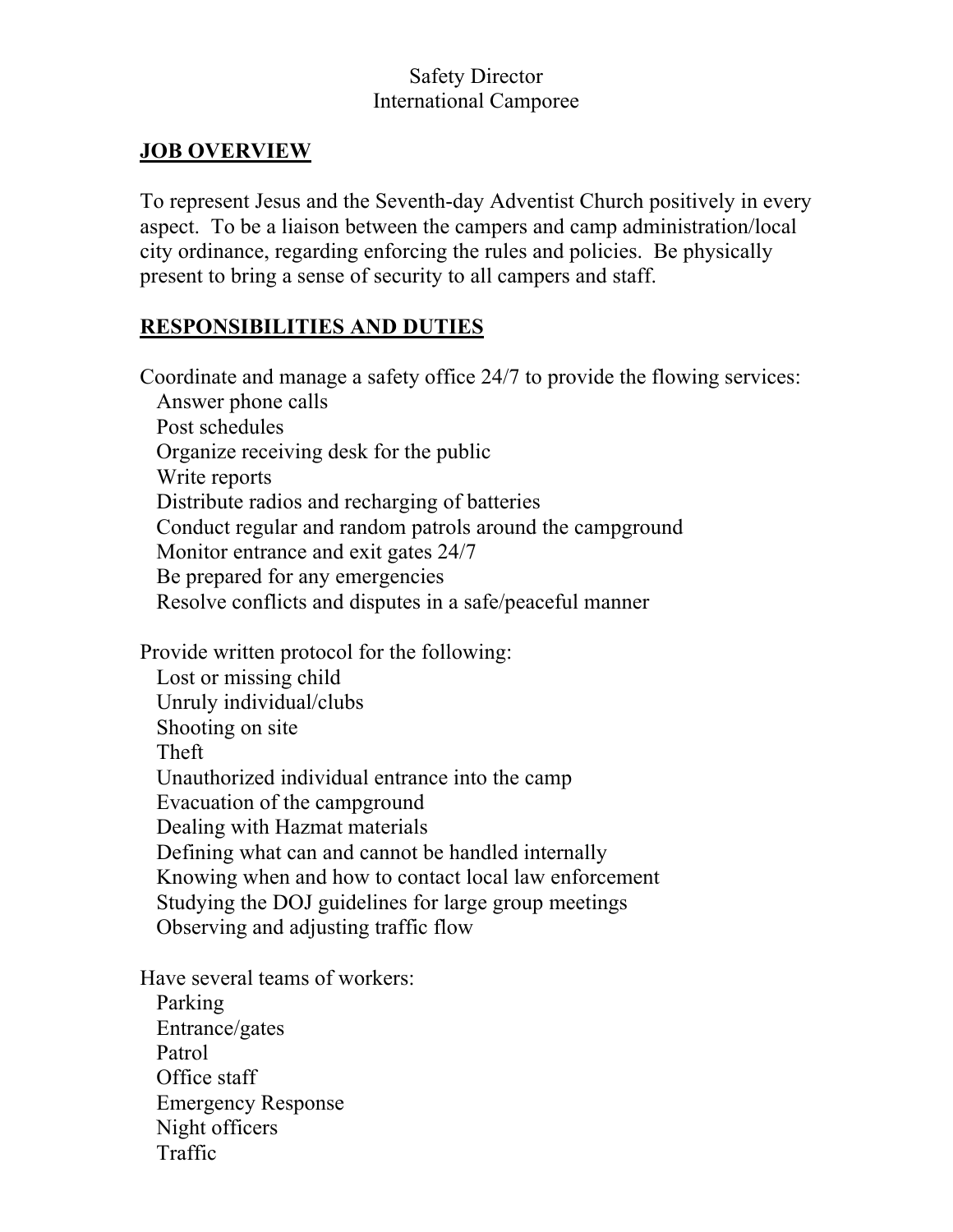# **QUALIFICATIONS**

A committed Christian with a good understanding of Pathfinder culture and International Camporees. Ability to have open communication with Camporee administration.

Flexibility to handle unseen circumstances.

Have a law enforcement background:

- POST Certification
- Sworn Peace Officer with a city, county or state
- At least 5 years experience as a sworn officer
- Leadership skills in working with teams and community
- Recommendation from current agency employed
- Willingness to work long hours
- Have a team trained before camporee. Don't depend only on volunteers only
- Work with local law enforcement as to the safety teams' guidelines
- Have authority as a peace officer outside of your jurisdiction
- Sworn as a local peace officer for the duration of the camporee

Equipment permitted to have on possession:

**Gun**  Mace Stun Gun Baton Cuffs Uniform

## **POINTS TO PONDER** outside of the job description

Ideal standard: 1 officer for every 1,000 people for 24 hours protection Training for camporee

- In person or zoom
- 20 individuals with law enforcement background experience
- Meet once a month—1  $\frac{1}{2}$  years before camporee
- Meet weekly 6 months before camporee
- Train and discuss procedures

Emergencies

- Bring in support training
- Have the team discuss scenarios they have encountered in their field

Recommended Videos to Watch: